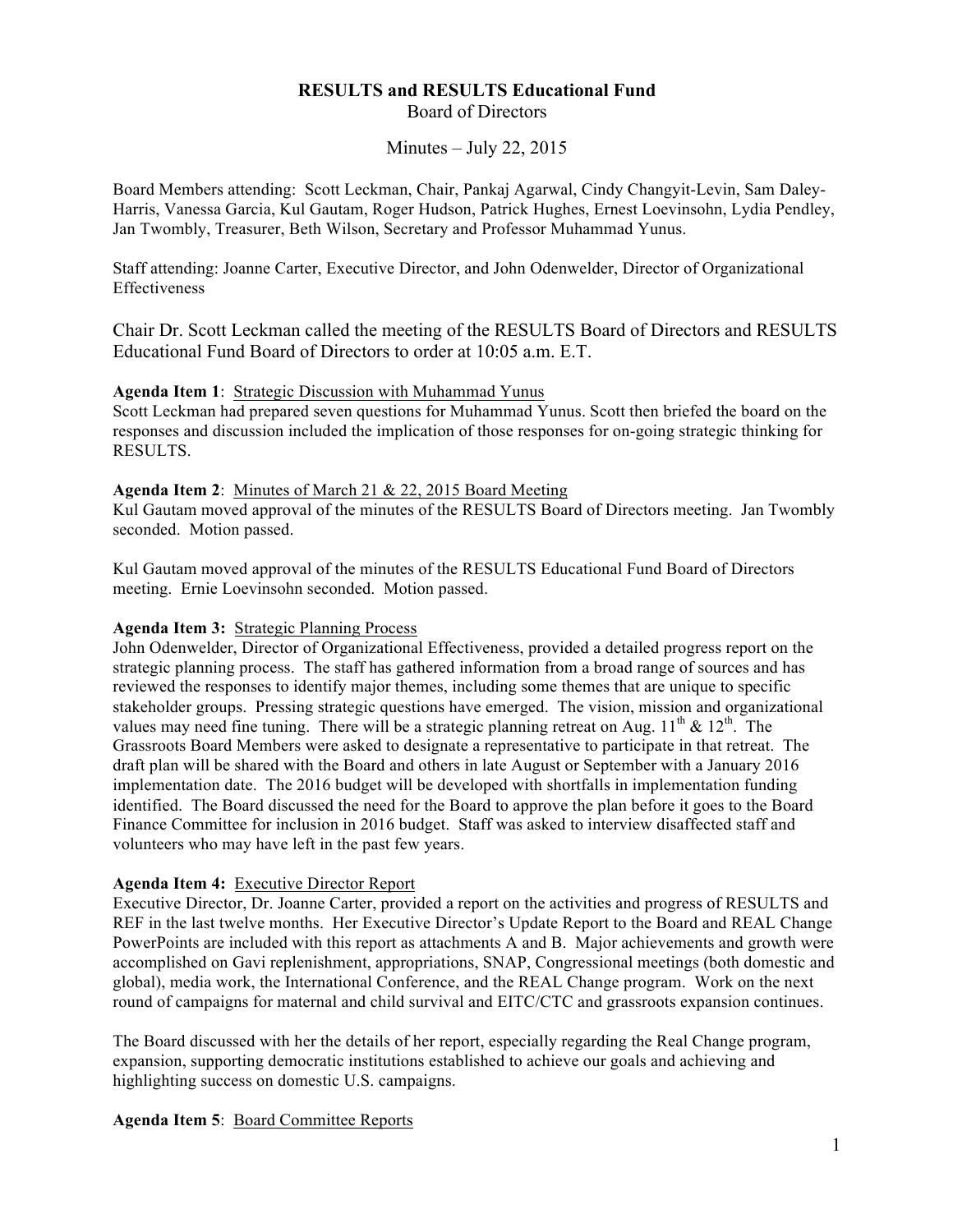Most committees submitted a written report to the Board. Information shared at the meeting was supplemental to those reports.

Board Development Committee: The responses to the first lengthy Board Self-Assessment Survey were not sent to the Board members as planned. Based on those responses, the Board Development Committee (BDC) brought forward five recommendations, which were listed in the written report for discussion at the Board meeting. Due to lack of time, they were not discussed. Beth Wilson said she would send the missing document out to all Board members. Based on one recommendation of the BDC, Beth made a motion that the Board meet quarterly so that non-Executive Committee members could be more engaged with the work of the Board. The motion failed. Jan Twombly moved that the Executive Committee meetings be open to all Board members to attend. Ernie Loevinsohn seconded. Motion passed. Beth asked that all members complete and submit the short version of the Board Self-Assessment Survey following the Board meeting.

Finance Committee: The audit report conducted at the Executive Committee constituted the Finance Committee report.

Marketing Committee: During the IC members of the Marketing Committee met with representatives of our international affiliates to discuss marketing, branding and materials. Those discussions will continue.

Bylaws Committee: Because the proposed bylaws changes for RESULTS were not received by the Board members with sufficient time to review prior to the Board meeting, action on those changes was put off until the next Board meeting. Lydia Pendley thanked Joanne Carter, Mark Butler, Jack McLaughlin and our attorney for their work developing sound revisions to the bylaws.

Fundraising Committee: Roger Hudson reported that we have eleven major donors, a number that we need to increase. He invited all Board members to participate in finding new major donors or growing existing donors into major donors.

Issues Committee: The Issues Committee has not met. Ernie Loevinsohn is planning on convening a Mid-August meeting. Issues he will put forward for committee discussion are equity on the global side and leverage on the domestic side. Simplifying the EITC tax code to ensure more eligible people participate should be considered.

### **Agenda Item 6:** Change in Board Guidebook

Sam Daily-Harris moved that the following change be made in the Board Guidebook. Lydia seconded. Motion passed. Change to be made: The last sentence in section 3.8 Standing Committees "Charters for each of the standing committees are included as appendices to this Board Guidebook." will be eliminated.

### **Agenda Item 7:** Reelection of Treasurer

Sam Daily-Harris moved the Board reelect Jan Twombly as RESULTS Treasurer. Lydia Pendley seconded. Motion passed.

Cindy Changyit-Levin moved the Board reelect Jan Twombly as RESULTS Educational Fund Treasurer. Vanessa Garcia seconded. Motion passed.

#### **Agenda Item 8:** Adjournment

Lydia Pendley moved adjournment of the RESULTS and the RESULTS Educational Fund Board. Vanessa Garcia seconded. Motion passed (twice).